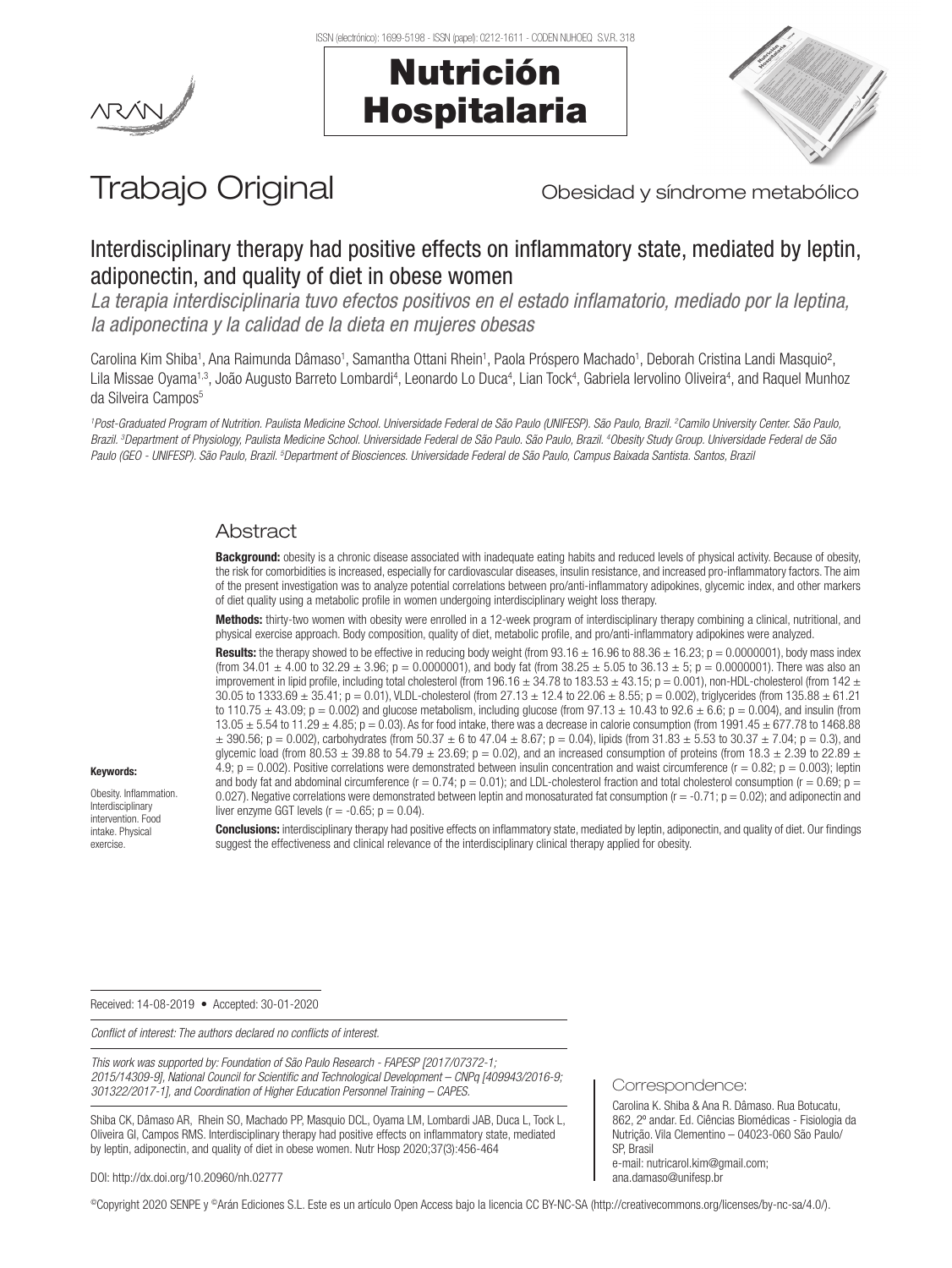#### Resumen

Introducción: la obesidad es una enfermedad crónica asociada con hábitos alimentarios inadecuados y niveles reducidos de actividad física. Debido a la obesidad, el riesgo de comorbilidad aumenta, especialmente el de las enfermedades cardiovasculares, la resistencia a la insulina y el aumento de los factores proinflamatorios. El objetivo de la presente investigación fue analizar las posibles correlaciones entre las adipocinas pro/antiinflamatorias, el índice glucémico y otros marcadores de calidad de la dieta con el perfil metabólico en mujeres sometidas a terapia interdisciplinaria para perder peso.

Métodos: treinta y dos mujeres con obesidad participaron en 12 semanas de terapia interdisciplinaria en la que se combinaron los enfoques clínico, nutricional y de ejercicio físico. Se analizaron la composición corporal, la calidad de la dieta, el perfil metabólico y las adipocinas pro/ antiinflamatorias.

**Resultados:** la terapia demostró ser efectiva para reducir el peso corporal (de 93,16  $\pm$  16,96 a 88,36  $\pm$  16,23; p = 0,0000001), el índice de masa corporal (de 34,01  $\pm$  4,00 a 32,29  $\pm$  3,96; p = 0,0000001) y la grasa corporal (de 38,25  $\pm$  5,05 a 36,13  $\pm$  5,00; p = 0,0000001). También hubo una mejora del perfil lipídico, incluidos el colesterol total (de 196,16 ± 34,78 a 183,53 ± 43,15; p = 0,001), el colesterol no HDL (de  $142,00 \pm 30,05$  a  $1333,69 \pm 35,41$ ; p = 0,01), el VLDL-colesterol (de  $27,13 \pm 12,4$  a  $22,06 \pm 8,55$ ; p = 0,002), y el metabolismo de la glucosa, incluyendo la glucosa (de 97,13 ± 10,43 a 92,6 ± 6,6; p = 0,004) y la insulina (de 13,05 ± 5,54 a 11,29 ± 4,85; p = 0,03). En cuanto a la ingesta de alimentos, hubo disminución en el consumo de calorías (de 1991,45 ± 677,78 a 1468,88 ± 390,56; p = 0,002), carbohidratos (de  $50,37 \pm 6,00$  a  $47,04 \pm 8,67$ ; p = 0,04), lípidos (de  $31,83 \pm 5,53$  a  $30,37 \pm 7,04$ ; p = 0,3) y carga glucémica (de 80,53  $\pm$  39,88 a 54,79  $\pm$  23,69; p = 0,02), y aumento del consumo de proteínas (de 18,3  $\pm$  2,39 a 22,89  $\pm$  4,90; p = 0,002). Se demostraron correlaciones positivas entre la concentración de insulina y la circunferencia de la cintura (r = 0,82; p = 0,003); la leptina, la grasa corporal y la circunferencia abdominal  $(r = 0.74; p = 0.01)$ , y la fracción de colesterol LDL y el consumo total de colesterol  $(r = 0.69; p = 0.027)$ . Se demostraron correlaciones negativas entre la leptina y el consumo de grasa monosaturada (r = -0,71; p = 0,02), y la adiponectina y la enzima hepática GGT (r = -0,65; p = 0,04).

Conclusiones: la terapia interdisciplinaria tuvo efectos positivos sobre el estado inflamatorio, mediado por la leptina, la adiponectina, y la calidad de la dieta. Nuestros hallazgos sugieren la efectividad y la relevancia clínica de la terapia clínica interdisciplinaria aplicada a la obesidad.

#### INTRODUCTION

Palabras clave: Obesidad. Inflamación. Intervención interdisciplinaria. Ingesta de alimentos. Ejercicio físico.

Obesity has been increasing in the last decades across the world and presents a major challenge to chronic disease prevention and health. Improper eating habits with high-carbohydrate and high-fat diets and sedentary lifestyle are two main reasons for the increase in the prevalence of the disease (1-3).

It was well known that severe obesity was characterized by a state of chronic low-grade inflammation that increased the development of other chronic diseases, including cardiovascular disease, diabetes mellitus, non-alcoholic fatty liver disease, chronic kidney disease, many cancers, and an array of musculoskeletal disorders (1,3-7).

The inflammatory process present in obesity may induce a state of hyperleptinemia and low adiponectin concentration. It means that both altered hormonal conditions may be an important contributor to increased risk for metabolic diseases, including atherosclerosis, in adolescent and adult populations (8,9).

Moreover, the nutritional profile plays a determinant role in obesity-related inflammatory processes (10). In fact, it was previously shown that an increase in saturated fat intake and a diet with a high glycemic index may induce the expression of inflammatory molecules, and may also accentuate inflammatory status in obesity (11).

Additionally, it is currently known that the hypothalamus is affected during the early stages of obesity (12). The variation in energy depot size acts on the hypothalamus through circulating signals that regulate food intake (13). Excessive consumption of saturated fat may increase hypothalamic inflammation, which may alter orexigenic/anorexigenic pathway function as well as food intake regulation and energy expenditure. Consequently, lesions in this brain area have a rather unremarkable impact on these parameters, leading to a vicious cycle between food consumption and obesity (13).

Therefore, we aimed to analyze potential correlations between pro-/anti-inflammatory adipokines, leptin, and adiponectin with glycemic index and other markers of diet quality with the metabolic profile in women undergoing interdisciplinary weight loss therapy.

#### MATERIAL AND METHODS

This study consisted of a 12-week interdisciplinary weight loss therapy, with a clinical approach including a nutritionist and an exercise physiologist, and was approved by the Ethics and Research Committee at the Federal University of São Paulo (CEP nº 1013/2019). All volunteers signed an informed consent form.

#### POPULATION

Thirty-two women (31  $\pm$  4 years) were recruited from ads served in the media (newspapers, magazines, radio, television, and social media: Instagram®. Enrollment was performed for women who lived in the city of São Paulo or nearby, so they could attend meetings. The volunteers underwent clinical, nutritional, and physical exercise evaluations and educational sessions every month, supporting adherence.

Besides that, the volunteers followed weekly the instructions found in the platform #12Semanas® to complete the Education Behaviors Program. The volunteers must be women aged 20 to 45 years, with a body mass index (BMI) above 30 kg/m², classified as obesity according to the World Health Organization (WHO). They could not present any pathology that could influence or compromise the results of the research (heart disease, musculoskeletal deformities, diseases related to the immune system, genetic, metabolic or endocrine diseases, as identified by the physician).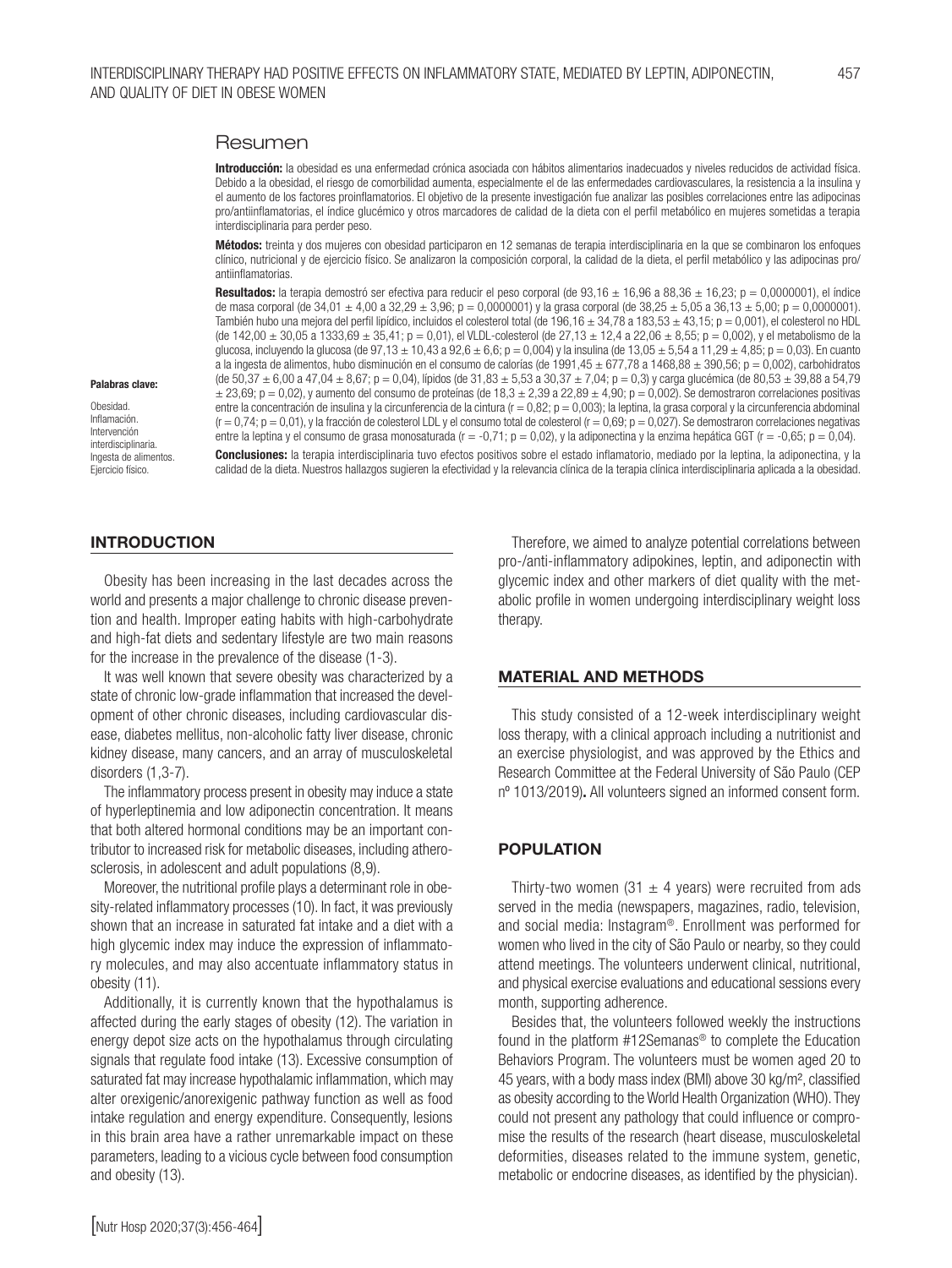#### INTERDISCIPLINARY THERAPY

Once included in the study, the volunteers were evaluated at baseline and at the end of the intervention (week 12) by a health team including an endocrinologist, a nutritionist, and an exercise physiologist. The target weight loss was 5 % to 10 % with changes in eating habits and physical exercise that were taught during treatment. In the baseline and final periods, weight, height, and waist, hip and neck circumferences were evaluated. Body composition, nutritional assessment, physical activity level, and blood pressure at rest evaluations were performed. Blood samples were collected for biochemical testing. During treatment, the study volunteers received support including doubt solving and orientation, either in groups or individually, when necessary as part of the interdisciplinary clinical approach ( $1<sup>st</sup>$  and  $12<sup>th</sup>$  weeks). They received electronic support and educational videos about eating, exercising, and healthy habits every week.

## ANTHROPOMETRIC MEASURES AND BODY **COMPOSITION**

Body mass was measured with the patients using light clothes and barefoot on a Filizola® (São Paulo, Brazil) mechanical anthropometric scale with a maximum capacity of 150 kg and a sensitivity of 100 g. Height was measured with a Sanny<sup>®</sup> brand stadiometer (São Paulo, Brazil) with a precision scale of 0.1 cm. Subsequently, body mass index (BMI) was calculated using the formula: body mass (kg) times height (m) squared.

Neck, waist, abdominal, and hip circumferences were measured with a flexible and inelastic tape. Body composition was measured with a bio-impedance meter (BIA) and a basal metabolic rate estimation was provided by a BIODYNAMICS 310e device (TBW®, Shoreline, USA).

# SERUM ANALYSIS

Blood samples were collected after a 12-hour overnight fast. The serum was separated, and glucose, insulin, triglycerides (TG), total cholesterol (TC), high-density lipoprotein-cholesterol (HDL-c), low-density lipoprotein-cholesterol (LDL-c), very low-density lipoprotein-cholesterol (VLDL-c), and hepatic transaminases such as alanine aminotransferase (ALT), aspartate aminotransferase (AST), and gamma-glutamyltransferase (GGT) levels were determined by enzymatic colorimetric methods (CELM) immediately after blood collection. Serum samples were stored at -80 °C for subsequent adipokine testing. An enzyme-linked immuno-sorbent assay (ELISA) measured leptin concentration (RD191001100, Bio Vendor) and adiponectin concentration (RD195023100, Bio Vendor, Melbourne, Australia).

Insulin resistance was determined using the homeostasis model of assessment for insulin resistance (HOMA-IR), and was calculated with the following formula: [fasting glucose (mmol/L) x fasting insulin ( $\mu$ U/L)] / 22.5 (14). According to the cutoff point determined for the Brazilian population, HOMA-IR values above

2.71 were considered markers of insulin resistance (IR) (15). The homeostasis model of assessment-adiponectin (HOMA-AD) was calculated as follows: [fasting glucose (mmol/L) x fasting insulin  $(uU/L)$ ] / [22.5 x fasting adiponectin  $(uq/mL)$ ] (16).

#### INTERDISCIPLINARY INTERVENTION

#### Clinical therapy

Medical follow-up involved the initial clinical history, physical examination with blood pressure, heart rate, and body composition, and checking for adherence to all the interdisciplinary therapies administered. Volunteers underwent two in-clinic medical monitoring sessions, at baseline and at the end of the interdisciplinary therapy.

#### Nutritional therapy

Volunteers participated in group and individual interventions conducted by nutritionists. Monthly, all patients received individual nutritional counseling and relevant healthy nutrition topics were discussed, including principles of healthy eating, differences between hunger and satiety, importance of understanding these sensations for body weight control, phases of weight loss with their characteristics and fundamentals, food behavior and nutrition, and guidelines for achieving continuous weight loss and weight maintenance.

Furthermore, according to the basal metabolic rate (BMR) obtained by the bioimpedance test, volunteers were allocated to 4 groups for calorie consumption guidelines according to energy needs: group 1 (BMR between 1400 and 1600; they received a 1400-kcal menu); group 2 (BMR between 1600 and 1800; a 1600-kcal menu); group 3 (BMR between 1800 and 2000; 1800 kcal menu); group 4 (BMR  $>$  2000; 2000-kcal menu). These menus were planned with suggestions of food groups and contemplated daily intake following the energy distribution recommended by the FAO/WHO, 2003 for proteins (10-15 %), lipids (15-30 %), and carbohydrates (55-75 %).

Energy intake was set at the levels recommended by the dietary reference intake for subjects using dietary reference intake equations according to low levels of physical activity based on age and patient gender. Each participant filled in a three-day dietary record at baseline and at the end of therapy. These dietary data were transferred to a computer by the nutritionist, and the nutrient composition was analyzed by the computer program Diet Smart (Diet Smart Copyright©, 2012-2018), based on western and local food tables. No pharmacotherapy, antioxidants, or supplements were recommended.

#### Physical activity

During the twelve weeks of interdisciplinary therapy the volunteers received weekly physical exercise orientation via a website,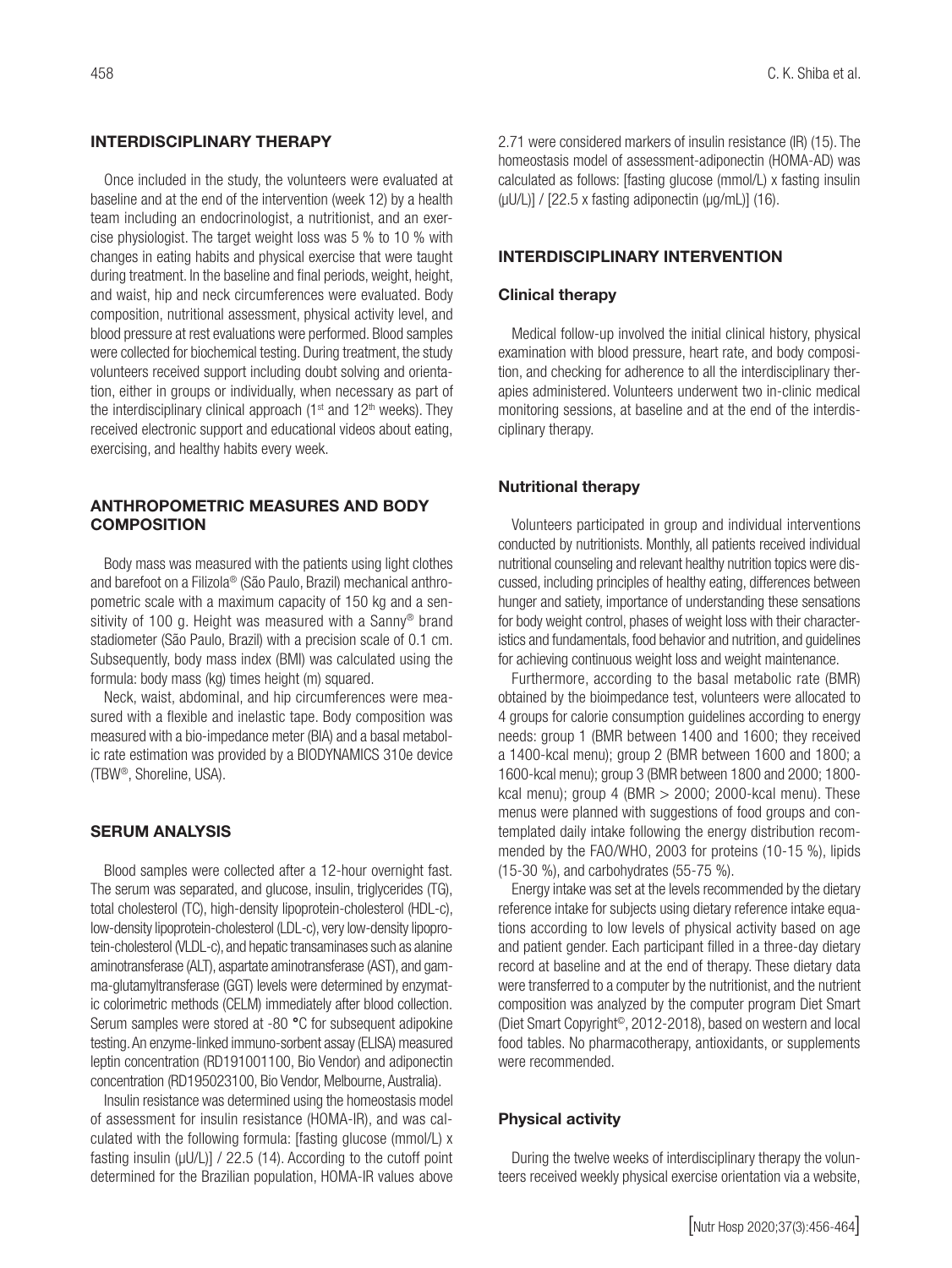with demonstrative videos for exercises and educational text to improve lifestyle changes (> 150 min/week). Moreover, the exercise physiologist provided information regarding the frequency, duration, and type of physical exercise, and recommended the monitoring of heart rate. The exercise program included endurance, resistance, flexibility, and balance. The Borg Scale was used to monitor training intensity (17). Body composition variables and basal metabolic rate were used by the physiologist to recommend exercise training and promote adherence, and to facilitate the choice of the modality to be practiced by volunteers. The program followed the recommendations given by the American College of Sports Medicine (18,19).

## TOPICS COVERED VIA THE WEBSITE

In the web support weekly interval-modified exercises were suggested for a better way to improve results. The motivation of the volunteers was built up through conversations with the exercise physiologist and nutrition professionals via chat, WhatsApp® groups, and also videos and explanatory texts on various themes including: 1) nutrition, physical exercise and motivation; 2) esthetics is the consequence of the search for health; 3) sedentary lifestyle can increase expression of a gene responsible for obesity;

4) learn to choose physical exercise according to your identity; 5) make the right choice and learn to eat healthy; 6) use the food pyramid in your favor; 7) the importance of dietary fractionation; 8) learn how to assemble your dish by combining foods efficiently; 9) slow chewing is one of the steps to weight loss success; and 10) learn to drink water.

In addition, the volunteers needed to fill out the session form weekly for the professionals to observe how they were involved and to allow interactions with the other volunteers as motivational strategies (Fig. 1).

#### STATISTICAL ANALYSIS

The statistical analysis was performed using the program STATIS-TICA version 7.0 for Windows. The adopted significance value was  $\alpha \leq 5$  %. Sample size was obtained considering the variable glycemic index, and was performed using the program G\*Power 3.1.9.2; significance level was 0.05, test power was 0.80, and effect size was 0.35. Data normality was verified with the Shapiro-Wilk test. Parametric data were expressed as mean  $\pm$  SD, and non-parametric were assessed for normality using Z-score values. To analyze the effects of the intervention a t-test was used; for dependent samples Pearson's correlation analysis test was applied. For sample size the



#### Figure 1.

Methodological design of the interdisciplinary clinical approach to improve health habits in women with obesity.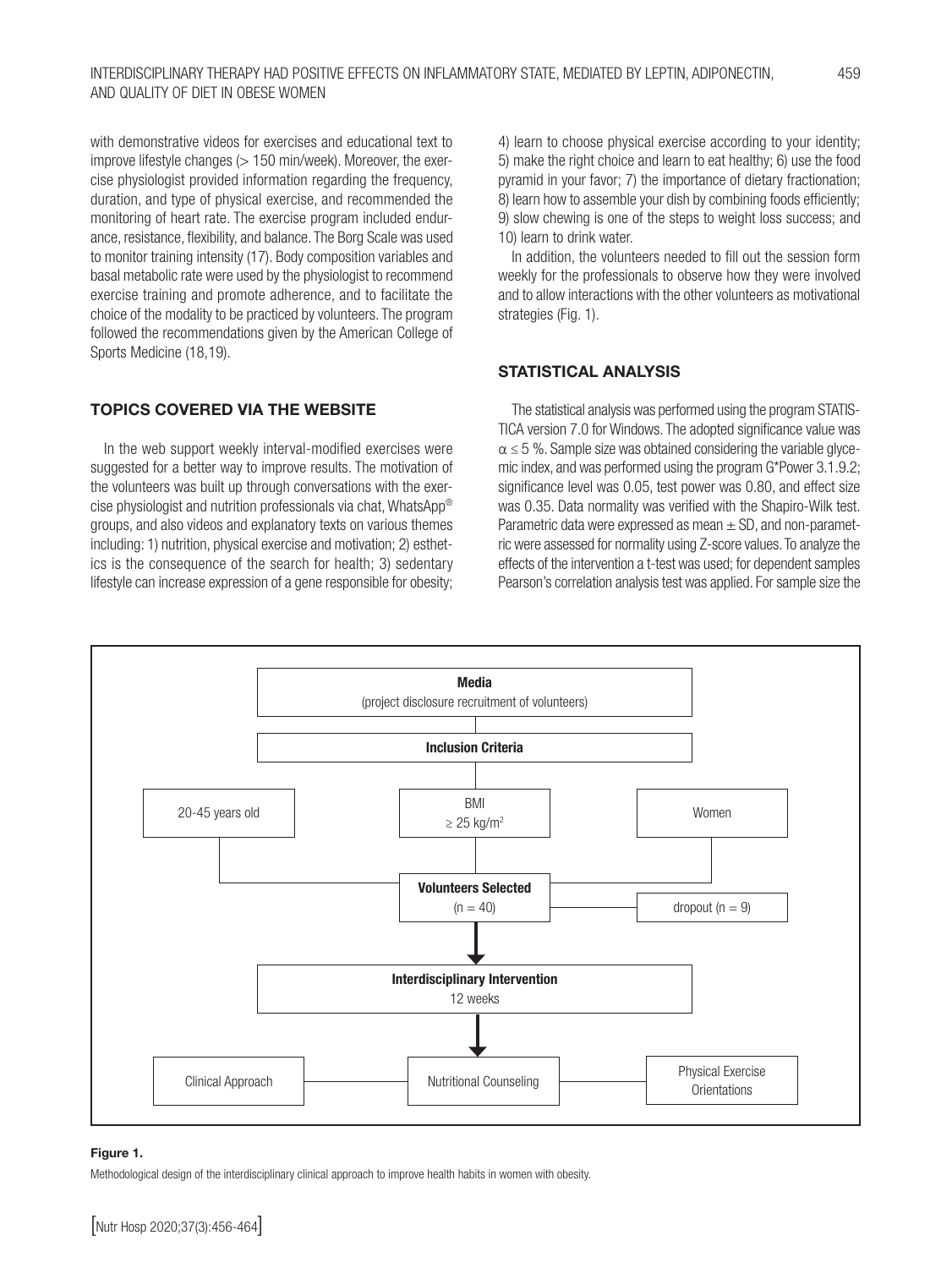G\*Power v. 3.0.10 program was used and the t-test was adopted. Significance level was 5 %, test power was 85 %, and effect was 0.5. The sample size obtained was of 31 volunteers submitted to the interdisciplinary intervention for 12 weeks.

#### RESULTS

# EFFECTS OF THE INTERDISCIPLINARY THERAPY ON BODY COMPOSITION

The therapy model used was shown to be effective in reducing body weight, body mass index, body circumferences, and body fat. Moreover, lean body mass was maintained (Table I).

#### EFFECTS OF THE INTERDISCIPLINARY THERAPY ON LIPID PROFILE

In relation to metabolic variables the therapy achieved significantly decreased values of total cholesterol, high-density lipoprotein cholesterol (HDL-cholesterol), non-high-density lipoprotein cholesterol (non-HDL-cholesterol), low-density lipoprotein cholesterol (LDL-cholesterol), very low-density lipoprotein cholesterol (VLDL-cholesterol), and triglycerides (TG) (Table II).

# EFFECTS OF THE INTERDISCIPLINARY THERAPY ON GLUCOSE METABOLISM, INSULIN, INFLAMMATORY PROFILE, AND HEPATIC ENZYMES

Interestingly, in the present investigation were found significantly decreased values of metabolic, hormonal, and inflammatory biomarkers, including insulin, leptin concentration, homeostatic model of assessment-insulin resistance (HOMA-IR), and homeostasis model of assessment-adiponectin (HOMA-AD). However, no changes in hepatic enzymes were observed. However, it is important to note that these had normal values at baseline and after therapy. Adiponectin and leptin/adiponectin ratio remained unchanged (Table III).

|                                      | <b>Baseline</b> |       |           | <b>After therapy</b> |       |           |            |  |
|--------------------------------------|-----------------|-------|-----------|----------------------|-------|-----------|------------|--|
|                                      | media           | 士     | <b>SD</b> | media                | ±.    | <b>SD</b> | $p$ -value |  |
| Body weight (kg)                     | 93.16           | 土     | 16.96     | 88.36                | $\pm$ | 16.23     | 0.0000001  |  |
| Body mass index (kg/m <sup>2</sup> ) | 34.01           | $\pm$ | 4         | 32.29                | $\pm$ | 3.96      | 0.0000001  |  |
| Neck circumference (cm)              | 36.41           | $\pm$ | 1.97      | 35.32                | $\pm$ | 1.77      | 0.00       |  |
| Waist circumference (cm)             | 95.47           | $\pm$ | 8.91      | 90.22                | $\pm$ | 8.16      | 0.00       |  |
| Abdominal circumference (cm)         | 107.13          | $\pm$ | 8.84      | 102.13               | $\pm$ | 8.81      | 0.00       |  |
| Hip circumference (cm)               | 120.05          | $\pm$ | 9.73      | 115.73               | $\pm$ | 9.04      | 0.00       |  |
| Waist/hip ratio                      | 0.79            | $\pm$ | 0.07      | 0.78                 | $\pm$ | 0.06      | 0.02       |  |
| Fat body mass (%)                    | 38.25           | $\pm$ | 5.05      | 36.13                | $\pm$ | 5         | 0.0000001  |  |
| Lean body mass (kg)                  | 57.40           | $\pm$ | 7.46      | 56.67                | $\pm$ | 9.17      | 0.36       |  |

#### Table I. Body composition of obese women submitted to interdisciplinary therapy

*Values expressed as mean ± SD. Statistical significance: p ≤ 0.05; p-values refer to comparison of baseline vs post-therapy values in the same group. Reference values: body mass index, 18.5-24.9 kg/m² (20); waist/hip ratio, < 0.85; abdominal circumference, < 88 cm (21).*

|  |  | Table II. Biochemical profile of obese women submitted to interdisciplinary therapy |  |  |  |  |  |  |
|--|--|-------------------------------------------------------------------------------------|--|--|--|--|--|--|
|--|--|-------------------------------------------------------------------------------------|--|--|--|--|--|--|

|                             | <b>Baseline</b> |       |           | <b>After intervention</b> |       |           |         |  |
|-----------------------------|-----------------|-------|-----------|---------------------------|-------|-----------|---------|--|
|                             | media           | 士     | <b>SD</b> | media                     | 土     | <b>SD</b> | p-value |  |
| Total cholesterol (mg/dL)   | 196.16          | 土     | 34.78     | 183.53                    | $\pm$ | 43.15     | 0.001   |  |
| HDL-cholesterol (mg/dL)     | 52.55           | 土     | 13.3      | 51.32                     | $\pm$ | 11.37     | 0.25    |  |
| Non-HDL-cholesterol (mg/dL) | 142             | 土     | 30.05     | 133.69                    | $\pm$ | 35.41     | 0.01    |  |
| LDL-cholesterol (mg/dL)     | 114.91          | $\pm$ | 26.98     | 111.63                    | $\pm$ | 31.81     | 0.3     |  |
| VLDL-cholesterol (mg/dL)    | 27.13           | 土     | 12.4      | 22.06                     | $\pm$ | 8.55      | 0.002   |  |
| Triglycerides (mg/dL)       | 135.88          | 土     | 61.21     | 110.75                    | $\pm$ | 43.09     | 0.002   |  |

*Values expressed as mean ± SD. Statistical significance: p ≤ 0.05; p-values refer to comparison of baseline vs post-therapy values in the same group. Reference values: total cholesterol, < 190 mg/dL; high-density lipoprotein (HDL)-cholesterol, > 40 mg/dL; low-density lipoprotein (LDL)-cholesterol, < 100-130 mg/dL; very low-density lipoprotein (VLDL)-cholesterol, 10-50 mg/dL; triglycerides (TG), < 150 mg/dL) (22,23).*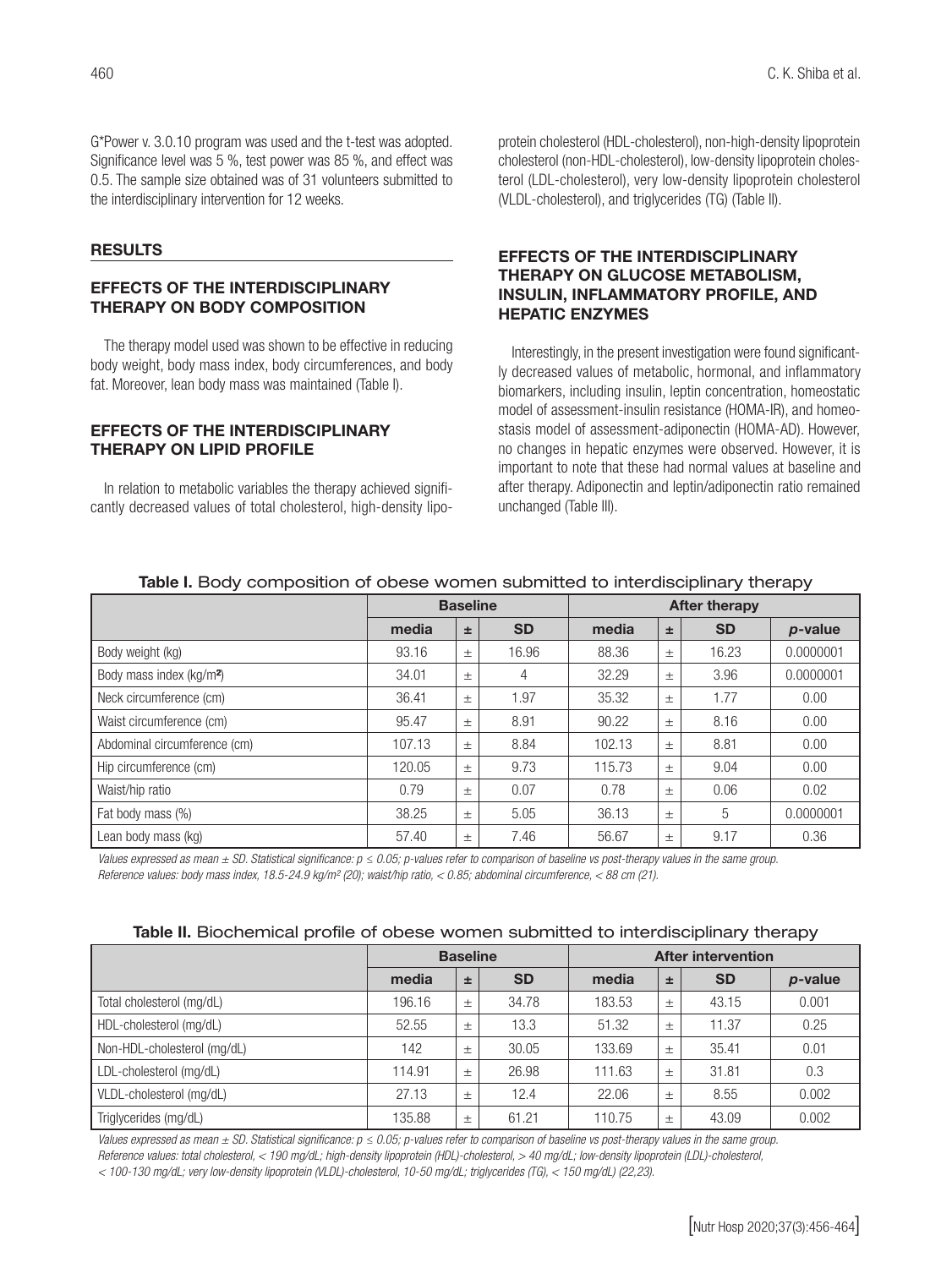| or obcoc worrion dabilittica to interalgebririary therapy |                 |       |           |                           |       |           |         |  |
|-----------------------------------------------------------|-----------------|-------|-----------|---------------------------|-------|-----------|---------|--|
|                                                           | <b>Baseline</b> |       |           | <b>After intervention</b> |       |           |         |  |
|                                                           | media           | 玉     | <b>SD</b> | media                     | ±.    | <b>SD</b> | p-value |  |
| AST enzyme (U/L)                                          | 16.03           | $\pm$ | 5.26      | 15.71                     | $\pm$ | 5.03      | 0.76    |  |
| ALT enzyme (U/L)                                          | 16.83           | $\pm$ | 9.50      | 17.77                     | $\pm$ | 10.32     | 0.53    |  |
| GGT enzyme (U/L)                                          | 23.53           | $\pm$ | 15.02     | 21.19                     | $\pm$ | 11.26     | 0.25    |  |
| Glucose (mg/dL)                                           | 97.13           | $\pm$ | 10.43     | 92.58                     | $\pm$ | 6.6       | 0.004   |  |
| Insulin (ulU/mL)                                          | 13.05           | $\pm$ | 5.54      | 11.29                     | $\pm$ | 4.85      | 0.03    |  |
| Adiponectin (µg/mL)                                       | 4.76            | $\pm$ | 2.66      | 4.02                      | $\pm$ | 2.17      | 0.15    |  |
| Leptin (ng/mL)                                            | 68.51           | $\pm$ | 22.38     | 58.16                     | $\pm$ | 30.53     | 0.02    |  |
| Lep/adipo ratio                                           | 20.47           | $\pm$ | 14.23     | 18.02                     | $\pm$ | 12.02     | 0.35    |  |
| HOMA - IR                                                 | 3.09            | $\pm$ | 1.59      | 2.51                      | $\pm$ | 1.19      | 0.01    |  |
| HOMA-AD                                                   | 13.35           | $\pm$ | 10.60     | 10.32                     | $\pm$ | 9.36      | 0.02    |  |

Table III. Glucose metabolism, insulin, inflammation, and hepatic enzyme profiles of obese women submitted to interdisciplinary therapy

*Values expressed as mean ± SD. Statistical significance: p ≤ 0.05; p-values refer to comparison of baseline vs post-therapy values in the same group. Reference values: alanine aminotransferase (ALT), < 40 U/L; aspartate aminotransferase (AST), < 40 U/L; gamma-glutamyltransferase (GGT), > 38 U/L; insulin, 2.5-30.0 µUI/mL); HOMA-IR, < 2.7 (15,24).*

# EFFECTS OF THE INTERDISCIPLINARY THERAPY ON FOOD INTAKE

The interdisciplinary therapy was effective to promote a reduction in food intake of carbohydrates, lipids, saturated and monosaturated fat. Additionally, protein intake was increased and dietary glycemic load was significantly reduced (Table IV).

## CORRELATION ANALYSES

In the present study positive correlations were demonstrated between insulin concentration and waist circumference  $(r = 0.82;$  $p = 0.003$ ; leptin concentration and abdominal circumference  $(r = 0.74; p = 0.01)$ , and LDL-cholesterol and total cholesterol consumption ( $r = 0.69$ ;  $p = 0.027$ ). Negative correlations were demonstrated between leptin concentration and monosaturated fat consumption ( $r = -0.71$ ;  $p = 0.02$ ). Additionally, a negative correlation was also found between adiponectin concentration and GGT ( $r = -0.65$ ;  $p = 0.04$ ) (Fig. 2).

# **DISCUSSION**

The aim of the present investigation was to analyze potential correlations between pro/anti-inflammatory adipokines, glycemic index, and other dietary markers using the metabolic profile in women undergoing an interdisciplinary therapy for weight loss. Therefore, the most important finding was that the interdisciplinary therapy administered had positive effects on the inflammatory state, mediated by leptin, adiponectin, and improved diet quality.

Interestingly, in the present study we were able to obtain a reduction in both HOMA-IR and HOMA-AD; and importantly, evidence strongly suggests that improving this biomarker of inflammation plays a key role in the prevention of many chronic diseases, including obesity and diabetes (25,26). Moreover, previous research by our team showed that insulin resistance is the most commonly altered parameter in obesity, thus increasing the chances of developing dyslipidemia, atherosclerosis, non-alcoholic fatty liver disease, respiratory disease, metabolic disorders, cardiovascular disease, and type-2 diabetes (25-28).

These issues occur in association with low adiponectin concentration. In fact, the present study found a negative correlation between adiponectin concentration and hepatic GGT. Together, these results reinforce the importance that improving these risk factors has in obesity and its related comorbidities.

Additionally, we were able to show a decrease in carbohydrate consumption associated with an increase in protein intake. These improvements in food consumption are important as nutritional strategies in the prevention not only of obesity, but also of many other chronic diseases, including diabetes (29). Interestingly, glycemic load was reduced thus favoring insulin and glucose homeostasis. These results may partially explain the reduction in HOMA-IR and HOMA-AD observed in the present investigation, which contributed to controlling the pro-inflammatory state present in obesity.

Moreover, it is important to note that in the present study women reduced their lipid intake, including saturated and monosaturated fatty acids. Excessive saturated fat intake is related to increases in the inflammatory state associated with obesity and many chronic diseases, including cardiovascular diseases. In addition, associations have been reported between high glycemic index diet and raised inflammatory status in people with obesity (30).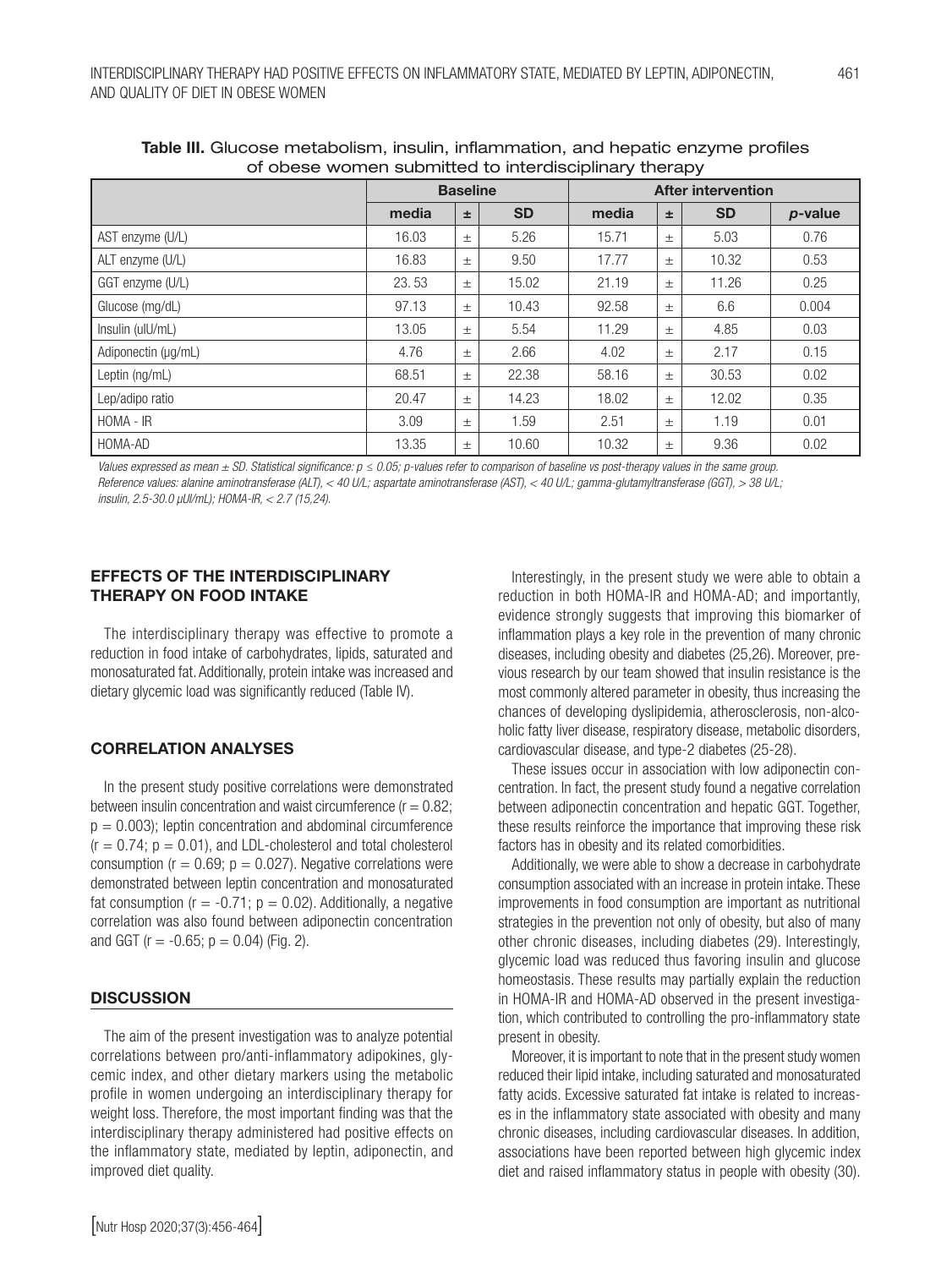|                   | <b>Baseline</b> |       |           | <b>CTR.</b> TOOG INTERNO OF WONTERT WITH ODOSITY SERVITIES OF A REFERENCING IN IT IS THOMAGY<br><b>After intervention</b> |       |           |            |
|-------------------|-----------------|-------|-----------|---------------------------------------------------------------------------------------------------------------------------|-------|-----------|------------|
|                   | media           | $\pm$ | <b>SD</b> | media                                                                                                                     | $\pm$ | <b>SD</b> | $p$ -value |
| Calories (kcal)   | 1991.45         | $\pm$ | 677.78    | 1468.88                                                                                                                   | $\pm$ | 90.56     | 0.002      |
| Carbohydrate (g)  | 239.47          | $\pm$ | 82.74     | 167.31                                                                                                                    | $\pm$ | 47.38     | 0.00       |
| Carbohydrate (%)  | 50.37           | $\pm$ | 6.01      | 47.05                                                                                                                     | $\pm$ | 8.66      | 0.04       |
| Fiber (g)         | 20.29           | $\pm$ | 10.66     | 15.49                                                                                                                     | $\pm$ | 5.56      | 0.03       |
| Protein (g)       | 88.14           | $\pm$ | 28.83     | 82.02                                                                                                                     | $\pm$ | 24.34     | 0.38       |
| Protein (%)       | 18.3            | $\pm$ | 2.39      | 22.89                                                                                                                     | $\pm$ | 4.9       | 0.002      |
| Lipid $(g)$       | 72.02           | $\pm$ | 30.03     | 51.64                                                                                                                     | $\pm$ | 22.83     | 0.00       |
| Lipid $(\%)$      | 31.83           | $\pm$ | 5.53      | 30.37                                                                                                                     | $\pm$ | 7.04      | 0.3        |
| Saturated (g)     | 21.77           | $\pm$ | 10.67     | 16.38                                                                                                                     | $\pm$ | 8.24      | 0.05       |
| Monosaturated (g) | 19.93           | $\pm$ | 10.48     | 14.41                                                                                                                     | $\pm$ | 8.13      | 0.04       |
| Polysaturated (g) | 21.79           | $\pm$ | 48.24     | 7.73                                                                                                                      | $\pm$ | 3.72      | 0.20       |
| Cholesterol (g)   | 365.46          | $\pm$ | 158.11    | 378.48                                                                                                                    | $\pm$ | 196.34    | 0.82       |
| Sodium (mg)       | 2146.38         | $\pm$ | 1001.44   | 1657.93                                                                                                                   | $\pm$ | 486.51    | 0.06       |
| Vitamin A (mcg)   | 1153.54         | $\pm$ | 1692.14   | 1399.74                                                                                                                   | $\pm$ | 4472.82   | 0.82       |
| Vitamin D (mcg)   | 125.88          | $\pm$ | 321.66    | 46.85                                                                                                                     | $\pm$ | 151.56    | 0.35       |
| Vitamin B6 (mg)   | 1.31            | $\pm$ | 0.64      | 1.3                                                                                                                       | $\pm$ | 0.46      | 0.9        |
| Vitamin B12 (mcg) | 9.74            | $\pm$ | 14.09     | 10.33                                                                                                                     | $\pm$ | 29.97     | 0.94       |
| Folic acid (mcg)  | 164.59          | $\pm$ | 99.42     | 149.83                                                                                                                    | $\pm$ | 73.39     | 0.53       |
| Calcium (mg)      | 710.76          | $\pm$ | 354.81    | 588.03                                                                                                                    | $\pm$ | 194.69    | 0.09       |
| Iron (mg)         | 12.96           | $\pm$ | 5.78      | 955                                                                                                                       | $\pm$ | 4.6       | 0.03       |
| Zinc (mg)         | 9.02            | $\pm$ | 5.49      | 7.95                                                                                                                      | $\pm$ | 3.16      | 0.45       |
| Copper (mg)       | 1.25            | $\pm$ | 1.08      | 0.99                                                                                                                      | $\pm$ | 0.84      | 0.42       |
| Selenium (mcg)    | 40.52           | $\pm$ | 27.87     | 40.42                                                                                                                     | $\pm$ | 31.41     | 0.99       |
| Glycemic index    | 495.56          | $\pm$ | 146.71    | 507.47                                                                                                                    | $\pm$ | 141.97    | 0.77       |
| Glycemic load     | 80.53           | $\pm$ | 39.88     | 54.79                                                                                                                     | $\pm$ | 23.69     | 0.02       |

Table IV. Food intake of women with obesity submitted to interdisciplinary therapy

*Values expressed as mean ± SD. Statistical significance: p ≤ 0.05; p-values refer to comparison of baseline vs post-therapy values in the same group.*

Conversely, a high consumption of saturated fat was found to increase serum cholesterol, hence cardiovascular risk, whereas polyunsaturated fat (PUFA) may reduce both. Thus, the reduction in saturated fat intake observed in the present investigation may protect this population by reducing the morbidity and mortality previously reported other researchers (31).

It is also known that diet-derived saturated fatty acids increase the expression of IL-6 and tumor necrosis factor- $\alpha$  (TNF- $\alpha$ ), which are pro-inflammatory cytokines, whereas consumption of a diet rich in monounsaturated fatty acids results in a more anti-inflammatory profile. Moreover, acute n-3 PUFA dietary supplementation has been shown to improve fasting as well as postprandial lipid metabolism and components of the associated inflammatory response (32).

Interestingly, in the present study we found an improvement in lipid profile, including a reduction in total cholesterol, VLDL cholesterol, triglycerides, and non-HDL cholesterol. In fact, the

reduction in cholesterol consumption presented a positive correlation with LDL cholesterol. Together, all these results reinforce the importance of diet quality for improving the inflammatory process related to obesity and its comorbidities.

Another important result observed in the present study was a positive correlation between insulin levels and both waist circumference and waist/hip ratio, which confirmed the role of this hormone as a trigger for central obesity. However, it is important to note that insulin concentration was significantly decreased in this analyzed population.

In fact, the reduction in insulin concentration may protect against the development of many chronic diseases mediated by adiponectin, including diabetes, atherosclerosis, and non-alcoholic fatty liver disease (NAFLD). In this way, negative correlations were demonstrated between adiponectin and hepatic GGT, thus confirming the importance of adiponectin as a key factor in the all-inflammatory process present in obesity.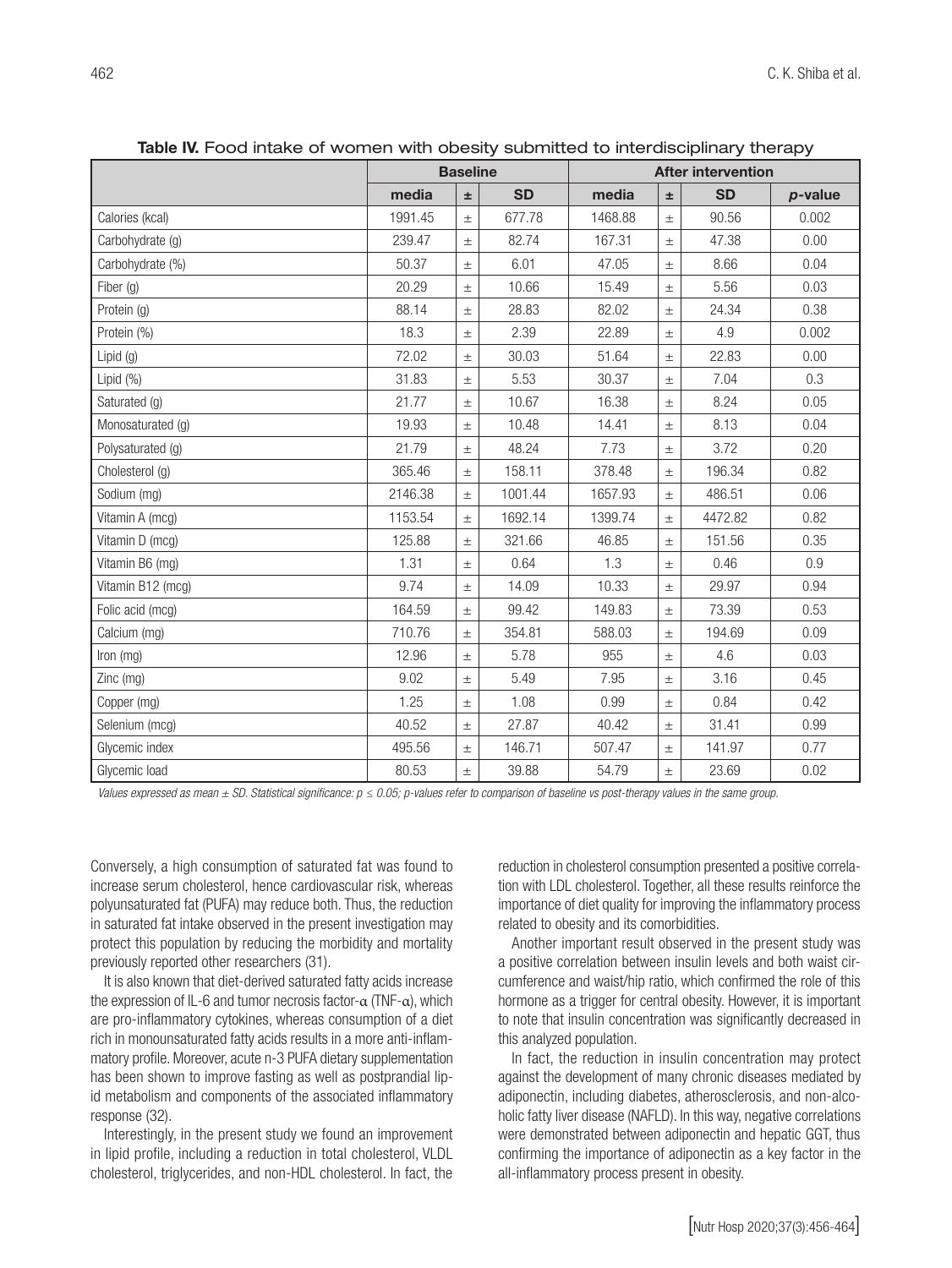

#### Figure 2.

Correlations identified among studied variables: A. A positive correlation was demonstrated between insuline concentration and waist circumference:  $r = 0.82$ ,  $p = 0.003$ . B. A positive correlation was demonstrated between leptin concentration and abdominal circumference:  $r = 0.74$ ,  $p = 0.01$ , C. A positive correlation was demonstrated between the low-density lipoprotein (LDL) cholesterol fraction and total cholesterol consumption:  $r = 0.69$ ,  $p = 0.027$ . D. A negative correlation was demonstrated between leptin concentration and monosaturated fat consumption:  $r = -0.71$ ,  $p = 0.02$ .

Furthermore, it has been suggested that lipid accumulation in the liver may be a cause of insulin resistance via a local increase in lipogenesis and hepatic insulin resistance, leading to further compensatory hyperinsulinemia and hyperglycemia in adolescents with obesity (33).

We have previously showed that adolescents with obesity present a high prevalence of NAFLD that may reach 50 %, and this might be reduced following a long-term interdisciplinary approach (28,34). In the same investigation, insulin resistance and visceral fat were the independent risk factors.

Another interesting result from the present study was a significant reduction in leptin concentration. Moreover, leptin concentration in the present investigation was negatively correlated with monosaturated fat consumption. However, it is important to note that the analyzed population maintained a state of hyperleptinemia, which may partially explain the fact that adiponectin concentration was not increased.

A positive correlation between leptin, body fat, and abdominal circumference was found. In fact, we had previously shown that

hyperleptinemia and reduced levels of adiponectin may impair the increase in carotid intima-media thickness (cIMT), thus confirming the role of these hormones in the pro-inflammatory state related to obesity (35).

Limitations of the present study include a small sample size, short intervention period (only 12 weeks), lack of control group, and recording of physical activity. Moreover, the role of epigenetics was not explored. Secondly, the Brazilian database does not include all of the 45 food parameters that may be calculated. In conclusion, in the present investigation we showed that an interdisciplinary therapy had positive effects on the obesity-related inflammatory state mediated by leptin, adiponectin, and diet quality, including a decrease in glycemic load and saturated fat ingestion, and an increase in protein intake. Our findings suggest the effectiveness and clinical relevance of an interdisciplinary clinical therapy applied to obesity. However, it needs to be confirmed in the long term with a large cohort study to completely elucidate and understand the exact mechanisms involved in the role played by the glycemic index and glycemic load in the control of the inflammatory state related to obesity.